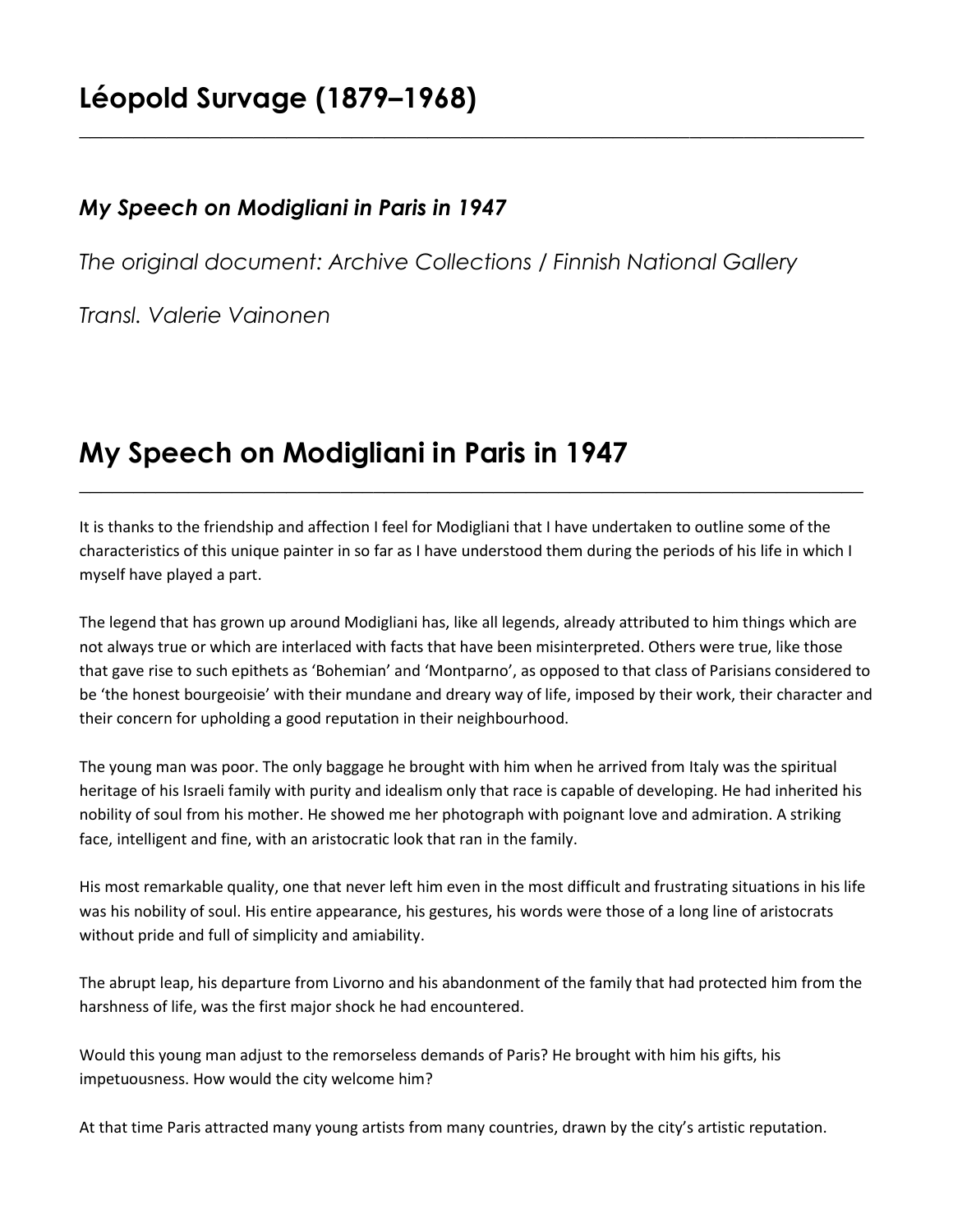These ardent and untamed spirits had left their families in pursuit of an ideal, in order to practise an art that was one of the most deceptive in that it was the most indeterminate and also the richest.

In their respective countries and families, they had not known poverty. They had left their quiet lives, lives without care and without anguish as to what tomorrow would bring. In Paris they were confronted by a violent contrast between riches and poverty, opulence and misery. They found themselves automatically at the bottom of a melting pot, among the poorest of people, with no contact with the population. They were among the lowliest categories, where manners and customs had been formed by misery.

Here they were despised foreigners, without a cent to their name, but with the highest of aspirations, unbounded temperament, a great deal of intelligence and occasionally genius.

They had formed two groups, one in Montmartre, the other in Montparnasse. Modigliani belonged to the latter.

It was as if Paris had been invaded by commandos. Occasionally many other artistic commandos had arrived in Paris earlier. Among them had been the Impressionist group, which had already fallen into routine and mediocrity. Everyone is familiar with the struggle that a Gauguin, a Cézanne, a Pissarro and a Van Gogh had had to face.

Once they had arrived, history repeated itself on ground that had already been cleared but was no less demanding, since the contribution of these young painters was still more difficult to accept because their aims were more diverse, richer and more personal – and even contradictory in appearance, albeit justified. They had all had a classical education in their own countries.

Modigliani had painted in Italy – but in Paris it was sculpture that first attracted him. In Montparnasse he met Brancusi. The difference in their character and their nature was obvious from the start. This can be seen as an example of the different movements that inspired this generation.

Modigliani had sculpted 10 or 12 heads which he showed in 1911, I believe, at the Salon d'Automne. These heads had all become elongated and ended up becoming columns. Brancusi tended to favour round forms and the head he had sculpted ended up representing an egg resting on a horizontal plane.

At that time Modigliani lived on the Boulevard Raspail in a small shed-like building at the bottom of a garden. When I went to see him there, demolition work had already begun on the house and one wall was missing from the building in which he lived. He had hung up a length of material as a curtain. His studio – since it was here that he worked, also sleeping on the floor – was filled with stone blocks, and with the famous heads, each of which had such a beautiful form and a structure and shape that served as the starting point for his painting.

Amid this poverty he was full of enthusiasm and activity. He did not yet feel the need to turn to alcohol since he lived on the reserves of strength and energy he had brought with him from his home in Italy. Later a shortage of money would lead to a constant state of malnourishment and a strong temptation to replace food with a glass of wine or a café *marc* costing two sous, to make himself feel on form and ready to work.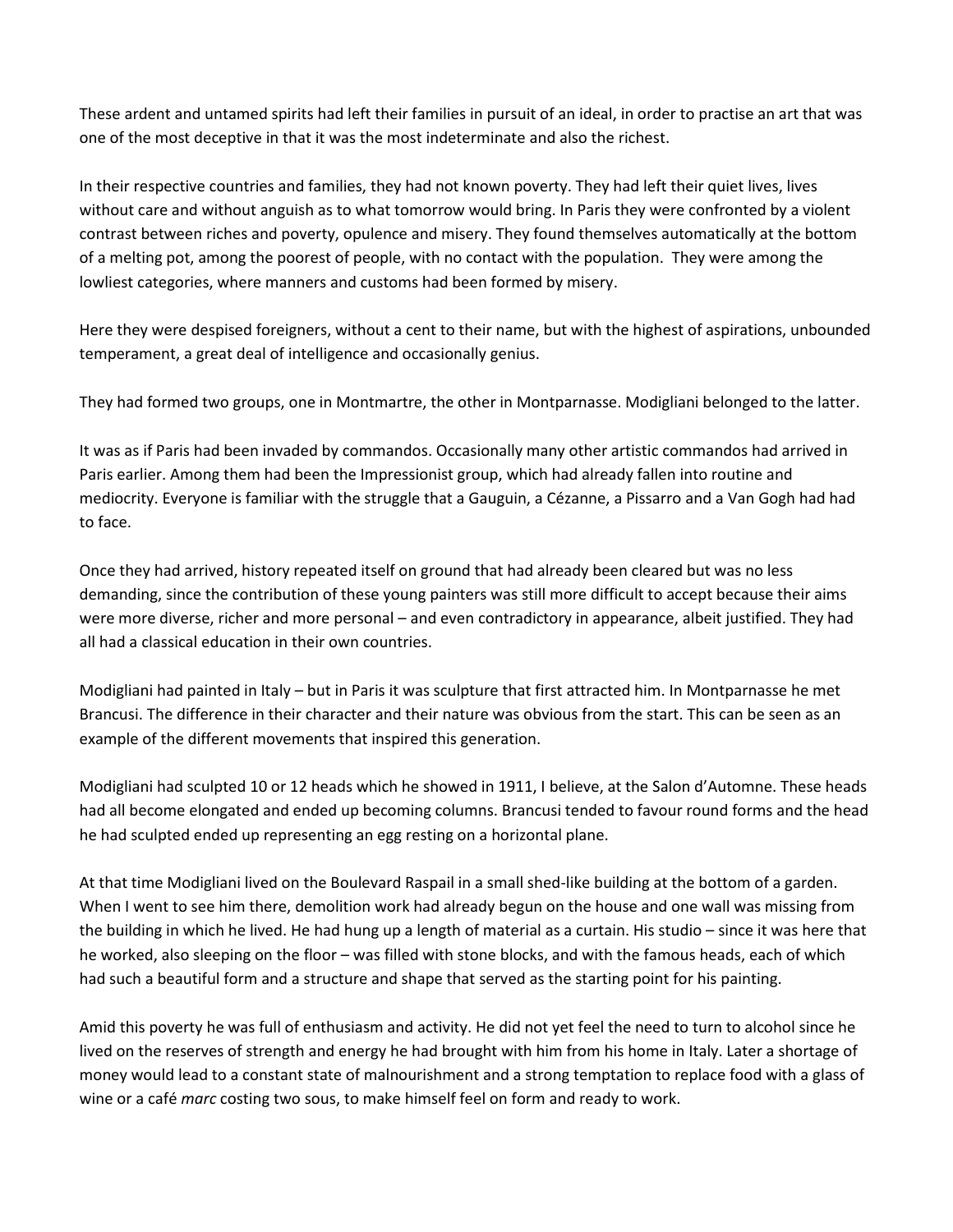This was also the example set by the Parisian worker he would bump into in the bistros, who was in the same boat, underpaid and undernourished and seeking solace in drink. This was how Modigliani picked up the appalling habit which he could not give up.

But such was the force of his spiritual passion that his art did not suffer from this diet; quite the contrary, the exhilaration of the individual revealed itself in the expression of what he created with an unprecedented intensity. He soon began to paint and, as a born psychologist with perspicacity and finesse, found his true calling. He interpreted the character of those who approached him rapidly and with honesty. His gift for psychology was so intense that it could be said that it was his models who resembled his portraits and not the opposite, since he emphasised and exaggerated their principle characteristics, bringing out those that in the model were hidden beneath the superimposing of secondary features.

These portraits surpassed the astuteness of caricature. He would sometimes say: 'I have found some means to allow me to express myself'.

It was, in fact, these means that allowed him to achieve a grand style. He also said: 'What I have before my eyes is an explosion that I try to master and organise'. And the tools that enabled him to reach these ends were geometry, proportion and rhythm.

He worked rapidly, since his work was preceded by profound reflection. His psychological instinct first led him to carry out a study into the character of his model in the form of a conversation – something which took more or less time – but once his decision was made, the portrait conceived, he worked impetuously.

To take one example. Before painting the portrait of my wife, he asked her to sit at the piano. She played Ravel's '*Ma mère l'Oye*' (Mother Goose) for him, a piece he was very fond of; he watched her long and intensely and without warning decided to start working. With a sudden gesture and using a fine brush he traced the outline of the drawing, which can still be seen.

His greatest concern was to find models, something which was very difficult since the people he asked to sit for him were unwilling to do so – the women on the pretext that they were not beautiful enough and the men because they hadn't the time. But once a rendezvous had been agreed upon he was there, on the spot, around nine o´clock in the morning, full of apprehension and frequently rushing out into the street to see if they were on their way. If the model didn't arrive his disappointment was great. He was constantly worried that he would lack a model and frequently complained about this problem. He would even accost people in the street or in cafés and ask them to model for him, but without much success.

One day he told me that an art lover who had commissioned his portrait and agreed to pay him part of the money in advance had pestered him to start working on it. 'Your portrait is ready, all that is needed is to release it', he said, tapping his forehead with his finger.

He would begin by tracing his drawing with a very fine brush, in much the same way as he drew his famous pencil sketches, sometimes controlled or sensitive, sometimes violent and harsh, depending on the character of the sitting model and the way he felt about him or her. This proven and well-reflected side was complemented by considerable improvisation. On a tracery of primary lines, conceived and ended from the outset in a severe,